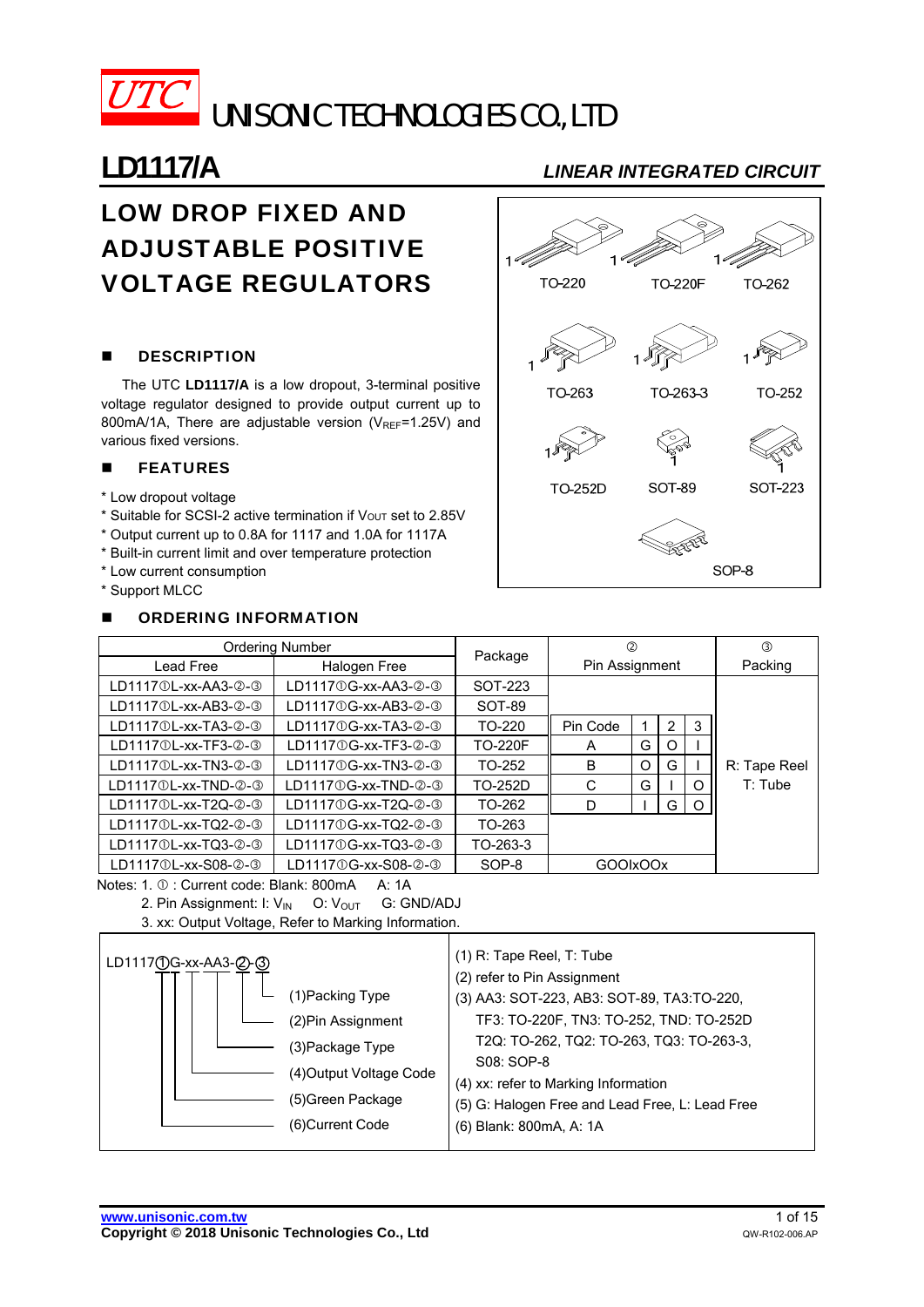# **LD1117/A** *LINEAR INTEGRATED CIRCUIT*

### **MARKING INFORMATION**

| <b>PACKAGE</b>                                                                | <b>VOLTAGE CODE</b>                                   | <b>MARKING</b>                                                                                                                                                          |
|-------------------------------------------------------------------------------|-------------------------------------------------------|-------------------------------------------------------------------------------------------------------------------------------------------------------------------------|
| <b>SOT-89</b>                                                                 |                                                       | → Pin Code<br>וXXוכ<br>Date Code<br>▶ Voltage Code<br>LD11170C<br>L: Lead Free<br>Current Code <<br>G: Halogen Free<br>2<br>3                                           |
| <b>SOT-223</b>                                                                | 12:1.2V<br>15:1.5V<br>18:1.8V<br>25:2.5V<br>2J:2.85V  | L: Lead Free<br><b>Current Code</b><br>G: Halogen Free<br>LD1117<br>► Pin Code<br>Voltage Code <<br>Date Code                                                           |
| TO-220<br><b>TO-220F</b><br>TO-252<br>TO-252D<br>TO-262<br>TO-263<br>TO-263-3 | 30:3.0V<br>33:3.3V<br>36:3.6V<br>50 :5.0V<br>AD : ADJ | L: Lead Free<br><b>UTC</b><br>Current Code <<br>→ G: Halogen Free<br>LD11170<br>Pin Code <<br>Lot Code<br>Voltage Code <<br><b>→ Date Code</b>                          |
| SOP-8                                                                         |                                                       | 65<br>8<br>7<br><b>UTCODDD</b><br>Date Code<br>LD11170C<br>L: Lead Free<br>Current Code ←<br>G: Halogen Free<br>⊞<br>Voltage Code <<br>Lot Code<br>$\overline{2}$<br>34 |

Note: Current code: Blank: 0.8A A: 1A

## **PIN CONFIGURATION of SOP-8**



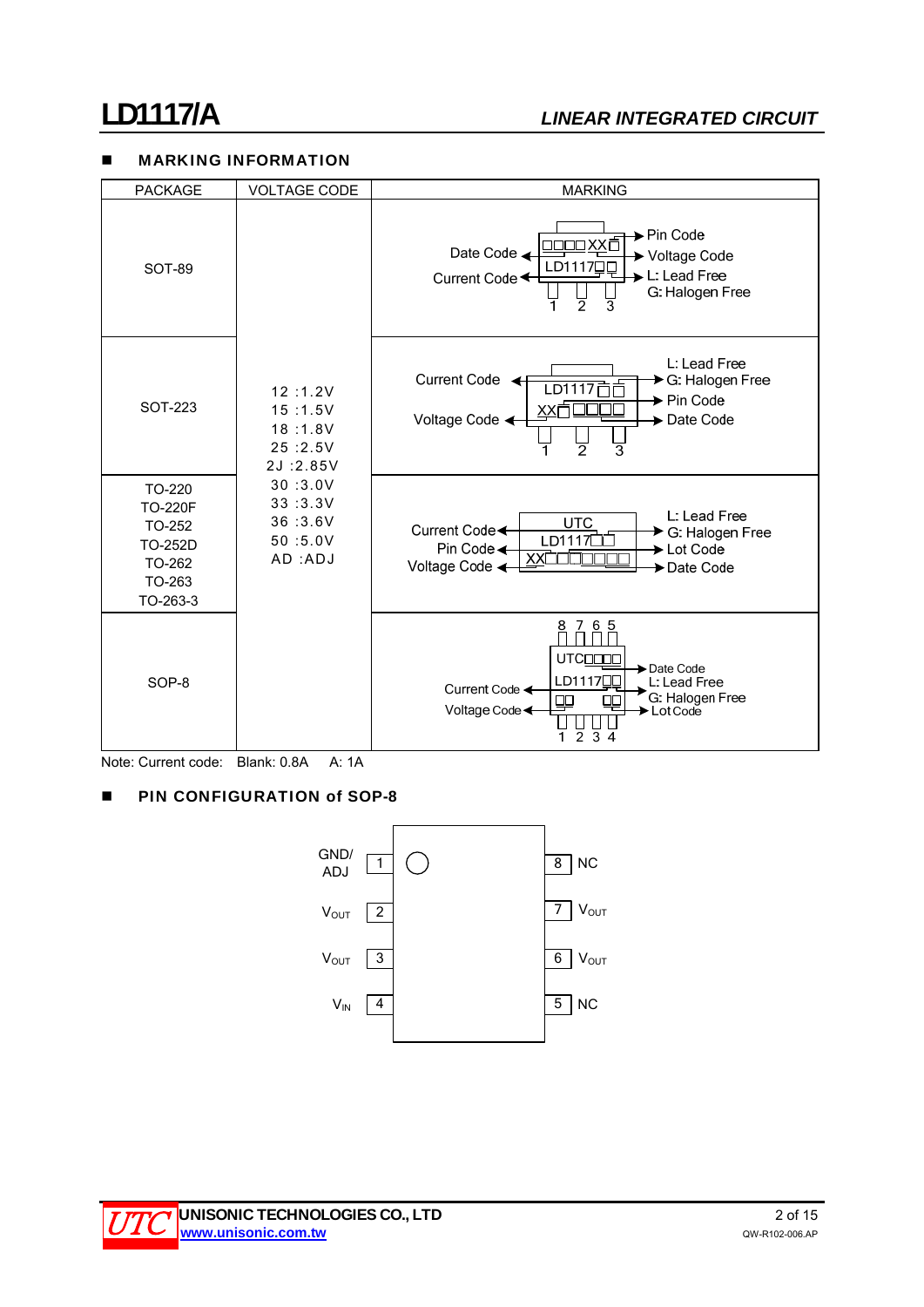# **BLOCK DIAGRAM**



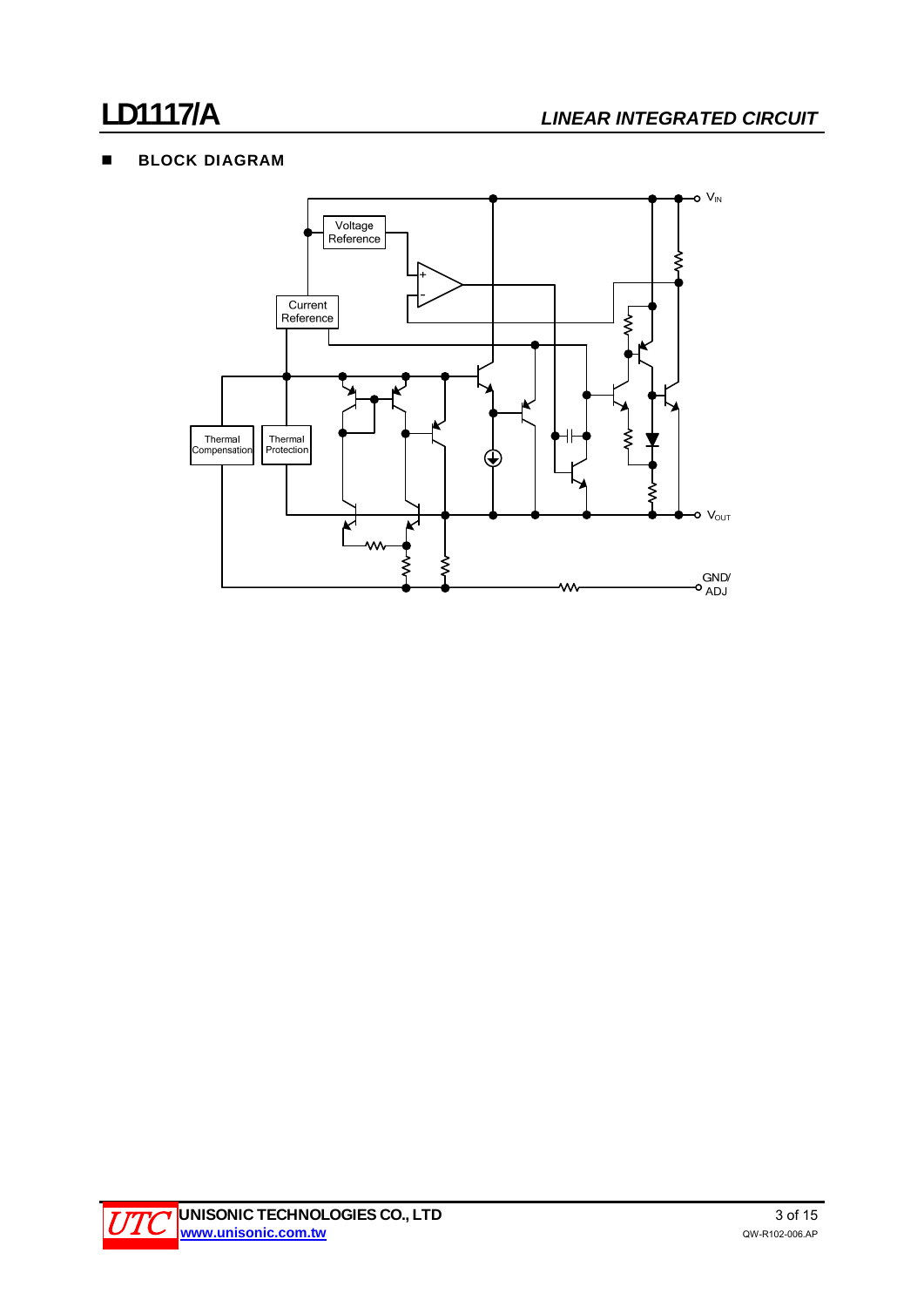### **ABSOLUTE MAXIMUM RATINGS**  $(T_A=25^{\circ}C)$

| <b>PARAMETER</b>               | <b>SYMBOL</b>             | <b>RATINGS</b>     | UNIT   |
|--------------------------------|---------------------------|--------------------|--------|
| <b>DC Input Voltage</b>        | V <sub>IN</sub>           | 18                 |        |
| <b>Power Dissipation</b>       | P <sub>D</sub>            | Internally limited |        |
| <b>Junction Temperature</b>    |                           | +150               | °C     |
| Operating Temperature (Note 2) | OPR                       | $-20 \sim +125$    | °C     |
| Storage temperature            | $\mathsf{T}_{\text{STG}}$ | $-65 - +150$       | $\sim$ |

Notes: 1. Absolute maximum ratings are those values beyond which the device could be permanently damaged. Absolute maximum ratings are stress ratings only and functional device operation is not implied.

2. This condition is only determined from design. It can't be 100% tested in mass production.

### **RECOMMENDED OPERATING RATINGS**

| <b>PARAMETER</b>               | <b>SYMBOL</b> | <b>RATINGS</b> | UNIT    |
|--------------------------------|---------------|----------------|---------|
| Input Voltage                  | VIN           |                |         |
| Operating Junction Temperature |               | $-20 - 125$    | $\circ$ |

### **THERMAL DATA**

| <b>PARAMETER</b>    |                         | <b>SYMBOL</b>        | <b>RATINGS</b> | <b>UNIT</b>   |
|---------------------|-------------------------|----------------------|----------------|---------------|
|                     | SOT-223                 |                      | 165            | $\degree$ C/W |
|                     | SOT-89                  |                      | 180            | $\degree$ C/W |
| Junction to Ambient | SOP-8                   |                      | 150            | $\degree$ C/W |
|                     | TO-252/TO-252D          | $\theta_{JA}$        | 112            | $\degree$ C/W |
|                     | TO-220                  |                      | 54             | $\degree$ C/W |
|                     | TO-262/TO-263           |                      | 64             | $\degree$ C/W |
|                     | SOT-223                 |                      | 15             | $\degree$ C/W |
|                     | SOT-89                  |                      | 50             | $\degree$ C/W |
| Junction to Case    | SOP-8                   |                      | 20             | $\degree$ C/W |
|                     | TO-252/TO-252D          | $\theta_{\text{JC}}$ | 12             | $\degree$ C/W |
|                     | TO-220/TO-262<br>TO-263 |                      | 4              | $\degree$ C/W |

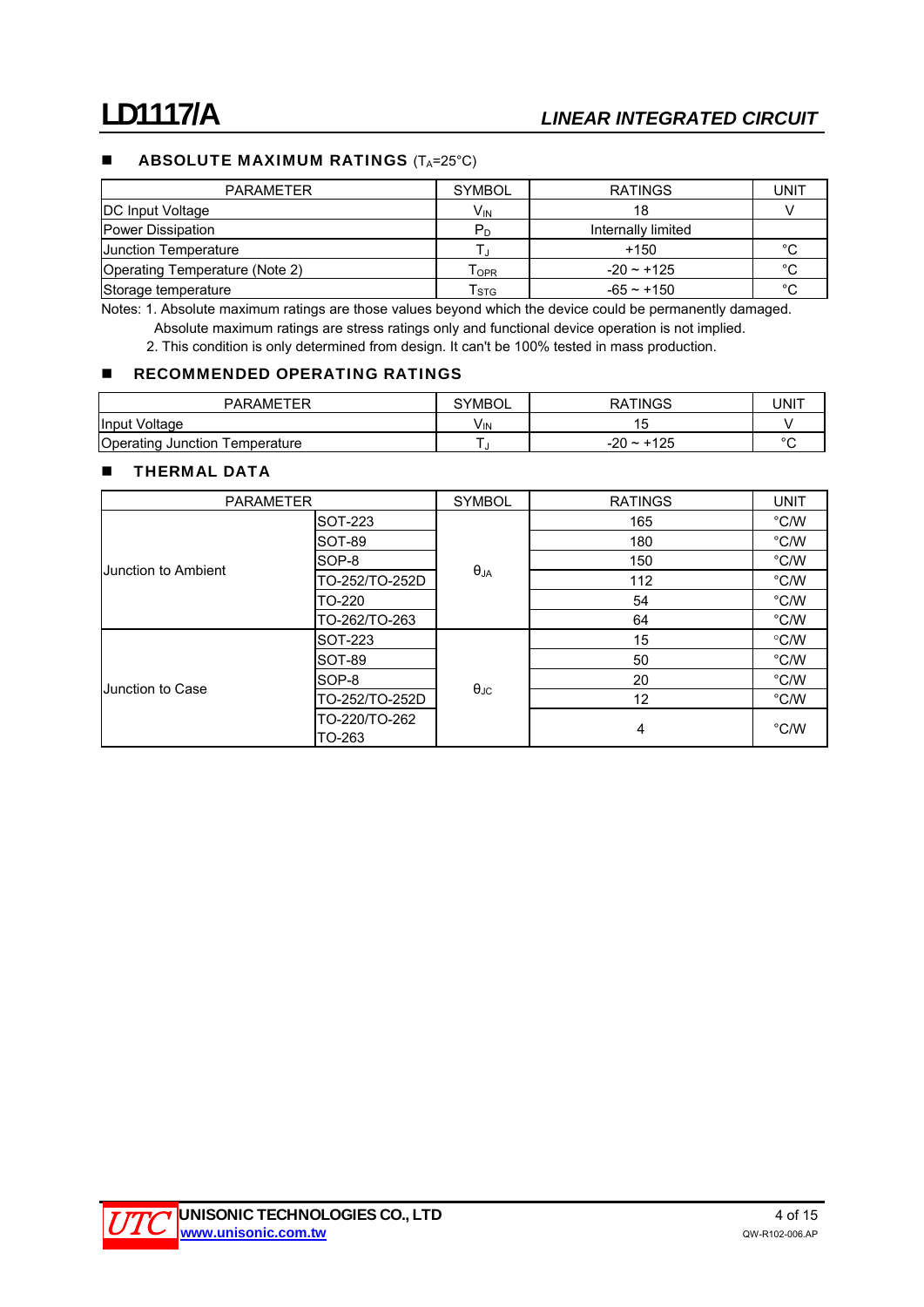## **ELECTRICAL CHARACTERISTICS**

(T<sub>A</sub>=25°C, refer to the test circuits, T<sub>J</sub>=0 ~ 125°C, C<sub>O</sub>=10µF unless otherwise specified)

**For LD1117/A-1.2** 

| <b>PARAMETER</b>         | SYMBOL                  | <b>TEST CONDITIONS</b>                                   |                | MIN.       | TYP.           | MAX.       | <b>UNIT</b> |
|--------------------------|-------------------------|----------------------------------------------------------|----------------|------------|----------------|------------|-------------|
| Output Voltage           | $V_{\text{OUT}}$        | $V_{IN}$ =3.2V, $I_{OUT}$ =10mA, T <sub>J</sub> =25°C    |                | 1.176      | 1.200          | 1.224      | V           |
|                          |                         | $V_{IN} = 2.7$ to 8V                                     |                |            |                |            |             |
| Output Voltage           | V <sub>OUT</sub>        | LD1117 : $I_{OUT} = 10 - 800$ mA                         |                | 1.176      | 1.200          | 1.224      | $\vee$      |
|                          |                         | LD1117A: lout=10~1000mA                                  |                |            |                |            |             |
| Line Regulation          | $\Delta V_{\text{OUT}}$ | $V_{IN} = 2.7$ to 8V, $I_{OUT} = 10mA$                   |                |            | 1              | 6          | mV          |
|                          |                         | $V_{IN} = 2.7V$                                          |                |            |                |            |             |
| Load Regulation          | $\Delta V_{\text{OUT}}$ | LD1117 : $I_{OUT} = 10 - 800$ mA                         |                |            | 1              | 10         | mV          |
|                          |                         | LD1117A : $I_{OUT} = 10 - 1000$ mA                       |                |            |                |            |             |
| Temperature stability    | $\Delta V_{\text{OUT}}$ |                                                          |                |            | 0.5            |            | $\%$        |
| Long Term Stability      | $\Delta V_{\text{OUT}}$ | 1000 hrs, T <sub>J</sub> =125°C                          |                |            | 0.3            |            | $\%$        |
| Operating Input Voltage  | $V_{IN}$                | $I_{\text{OUT}} = 100 \text{mA}$                         |                |            |                | 15         | V           |
| Quiescent Current        | $I_{\mathsf{Q}}$        | $V_{IN} \leq 10V$                                        |                |            | 5              | 10         | mA          |
|                          |                         |                                                          | LD1117         | 800        |                |            |             |
| <b>Current Limit</b>     | I <sub>LMIT</sub>       | $V_{IN} = 6.2V$ , T <sub>J</sub> =25°C                   | <b>LD1117A</b> | 1000       |                |            | mA          |
| Minimum Load Current     | $I_{Q(MIN)}$            | $V_{IN} = 15V$                                           |                |            | $\overline{2}$ | 5          | mA          |
| Output Noise Voltage     | $e_N$                   | B=10Hz to 10KHz, TJ=25°C                                 |                |            | 100            |            | $\mu$ V     |
|                          |                         | $I_{OUT}$ =40mA, f=120Hz, T <sub>J</sub> =25°C,          |                |            |                |            |             |
| Supply Voltage Rejection | <b>SVR</b>              | $V_{IN} = 4.2V$ , $V_{RIPPLE} = 1V_{PP}$                 |                | 60         | 75             |            | dB          |
|                          |                         | $I_{\text{OUT}}$ =100mA                                  |                | 1.00       | 1.10           |            |             |
|                          |                         | $I_{\text{OUT}} = 500 \text{mA}$                         |                |            | 1.15           | 1.25       | $\vee$      |
| Dropout Voltage          | $V_D$                   | $I_{\text{OUT}} = 800 \text{mA}$                         |                |            | 1.20           | 1.30       |             |
|                          |                         | $I_{\text{OUT}} = 1A$                                    |                |            | 1.20           | 1.30       |             |
| Thermal Regulation       |                         | T <sub>A</sub> =25°C, 30ms Pulse                         |                |            | 0.01           | 0.10       | % /W        |
| For LD1117/A-1.5         |                         |                                                          |                |            |                |            |             |
| PARAMETER                | <b>SYMBOL</b>           | <b>TEST CONDITIONS</b>                                   |                | <b>MIN</b> | <b>TYP</b>     | <b>MAX</b> | <b>UNIT</b> |
| Output Voltage           | V <sub>OUT</sub>        | $V_{IN}$ =3.5V, $I_{OUT}$ =10mA, TJ=25°C                 |                | 1.470      | 1.500          | 1.530      | V           |
|                          |                         | $V_{IN} = 3$ to 8V                                       |                |            |                |            |             |
| Output Voltage           | $V_{OUT}$               | LD1117 : $I_{OUT} = 0 - 800$ mA                          |                | 1.470      | 1.500          | 1.530      | V           |
|                          |                         | LD1117A : $I_{OUT} = 0 - 1000mA$                         |                |            |                |            |             |
| Line Regulation          | $\Delta V_{\text{OUT}}$ | $V_{IN}$ =3 to 8V, $I_{OUT}$ =0mA                        |                |            | 1              | 6          | mV          |
|                          |                         | $V_{IN} = 3V$                                            |                |            |                |            |             |
| Load Regulation          | $\Delta V_{\text{OUT}}$ | LD1117 : $I_{OUT} = 0 - 800$ mA                          |                |            | 1              | 10         | mV          |
|                          |                         | LD1117A: $I_{OUT} = 0 - 1000$ mA                         |                |            |                |            |             |
| Temperature stability    | $\Delta V_{OUT}$        |                                                          |                |            | 0.5            |            | $\%$        |
| Long Term Stability      |                         | $\Delta V_{\text{OUT}}$ 1000 hrs, T <sub>J</sub> =125°C  |                |            | 0.3            |            | $\%$        |
| Operating Input Voltage  | $V_{IN}$                | $I_{\text{OUT}} = 100 \text{mA}$                         |                |            |                | 15         | V           |
| Quiescent Current        | $I_{\mathsf{Q}}$        | $V_{IN} \leq 10V$                                        |                |            | 5              | 10         | mA          |
| <b>Current Limit</b>     |                         | $V_{IN} = 6.5V$ , T <sub>J</sub> =25°C                   | LD1117         | 800        |                |            | mA          |
|                          | <b>ILIMIT</b>           |                                                          | LD1117A        | 1000       |                |            |             |
| Output Noise Voltage     | e <sub>N</sub>          | B=10Hz to 10KHz, $T_J = 25^\circ C$                      |                |            | 100            |            | $\mu$ V     |
| Supply Voltage Rejection | <b>SVR</b>              | $I_{\text{OUT}}$ =40mA, f=120Hz, T <sub>J</sub> =25°C,   |                | 60         | 75             |            | dB          |
|                          |                         |                                                          |                |            |                |            |             |
|                          |                         | $V_{IN}$ =4.5V, $V_{RIPPLE}$ =1V <sub>PP</sub>           |                |            |                |            |             |
|                          |                         | $I_{\text{OUT}}$ =100mA                                  |                |            | 1.00           | 1.10       |             |
|                          |                         | $I_{\text{OUT}} = 500 \text{mA}$                         |                |            | 1.15           | 1.25       |             |
| Dropout Voltage          | $V_D$                   | $I_{\text{OUT}} = 800 \text{mA}$                         |                |            | 1.20           | 1.30       | V           |
|                          |                         | l <sub>ουτ</sub> =1Α<br>T <sub>A</sub> =25°C, 30ms Pulse |                |            | 1.20           | 1.30       |             |

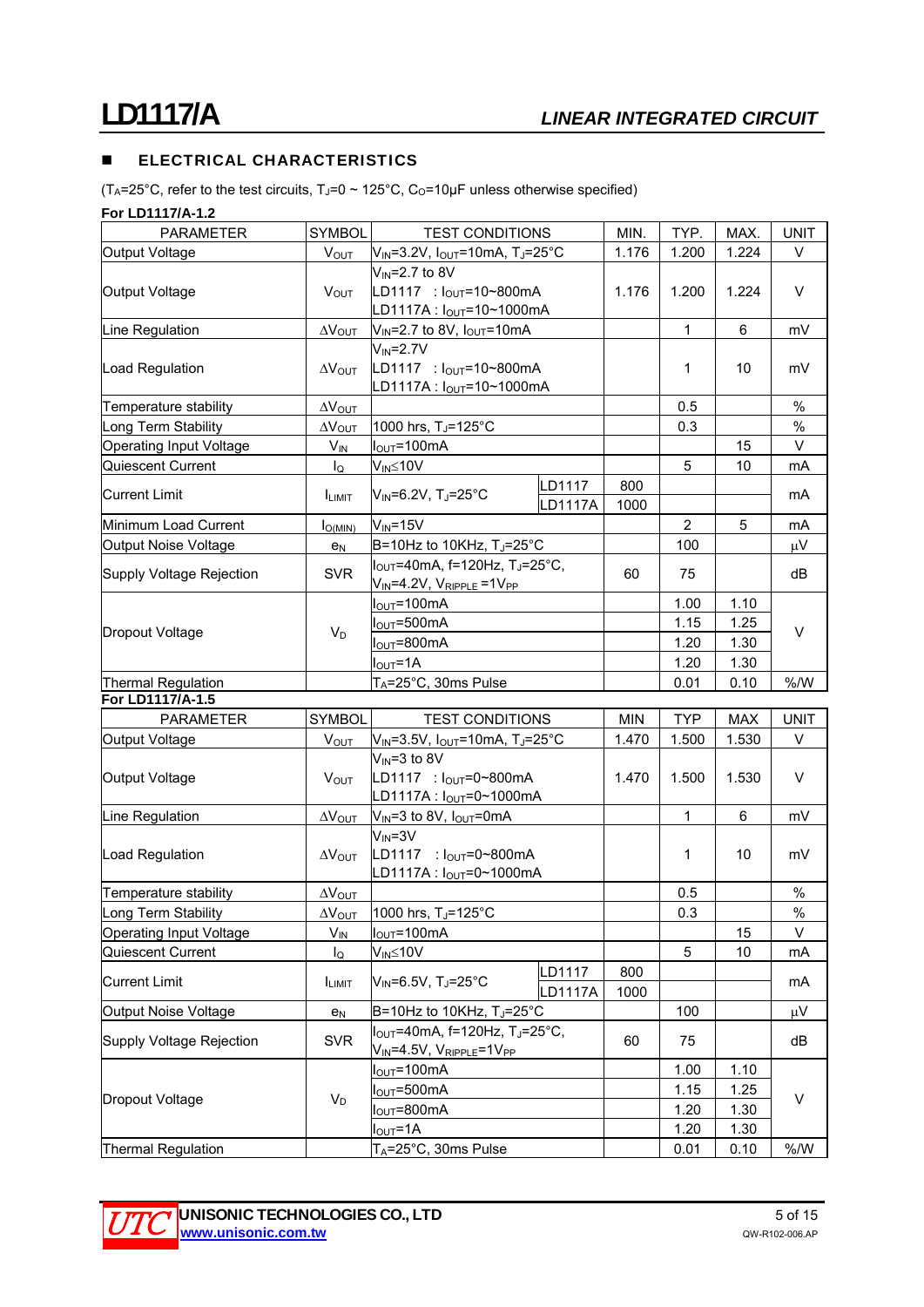#### **For LD1117/A-1.8**

| <b>PARAMETER</b>         | <b>SYMBOL</b>           | <b>TEST CONDITIONS</b>                                       |         | MIN.  | TYP.  | MAX.  | <b>UNIT</b> |
|--------------------------|-------------------------|--------------------------------------------------------------|---------|-------|-------|-------|-------------|
| Output Voltage           | <b>V<sub>OUT</sub></b>  | $V_{IN}$ =3.8V, $I_{OUT}$ =10mA, TJ=25°C                     |         | 1.764 | 1.800 | 1.836 | V           |
|                          |                         | $V_{\text{IN}}$ =3.3 to 8V                                   |         |       |       |       |             |
| Output Voltage           | V <sub>OUT</sub>        | LD1117 : $I_{OUT} = 0 \sim 800$ mA                           |         | 1.764 | 1.800 | 1.836 | $\vee$      |
|                          |                         | LD1117A: $I_{OUT} = 0 \sim 1000$ mA                          |         |       |       |       |             |
| Line Regulation          | $\Delta V_{\text{OUT}}$ | $V_{IN}$ =3.3 to 8V, $I_{OUT}$ =0mA                          |         |       | 1     | 6     | mV          |
|                          |                         | $V_{IN} = 3.3V$                                              |         |       |       |       |             |
| Load Regulation          | $\Delta V_{\text{OUT}}$ | LD1117 : $I_{OUT} = 0 \sim 800 \text{ mA}$                   |         | 1     | 10    | mV    |             |
|                          |                         | LD1117A : $I_{OUT} = 0 - 1000mA$                             |         |       |       |       |             |
| Temperature stability    | $\Delta V_{\text{OUT}}$ |                                                              |         |       | 0.5   |       | %           |
| Long Term Stability      | $\Delta V_{\text{OUT}}$ | 1000 hrs, T <sub>J</sub> =125°C                              |         | 0.3   |       | %     |             |
| Operating Input Voltage  | $V_{IN}$                | $I_{\text{OUT}} = 100 \text{mA}$                             |         |       |       | 15    | $\vee$      |
| Quiescent Current        | $I_{\Omega}$            | V <sub>IN</sub> ≤10V                                         |         |       | 5     | 10    | mA          |
|                          |                         |                                                              | LD1117  | 800   |       |       | mA          |
| <b>Current Limit</b>     | <b>I</b> LIMIT          | $V_{IN} = 6.8V$ , T <sub>J</sub> =25°C                       | LD1117A | 1000  |       |       |             |
| Output Noise Voltage     | e <sub>N</sub>          | B=10Hz to 10KHz, T <sub>J</sub> =25°C                        |         |       | 100   |       | μV          |
|                          |                         | $I_{\text{OUT}}$ =40mA, f=120Hz, T <sub>J</sub> =25°C,       |         |       |       |       |             |
| Supply Voltage Rejection | <b>SVR</b>              | $V_{\text{IN}}$ =5.5V, $V_{\text{RIPPLE}}$ =1V <sub>PP</sub> |         | 60    | 75    |       | dB          |
|                          |                         | I <sub>ou⊤</sub> =100mA                                      |         |       | 1.00  | 1.10  |             |
|                          |                         | $I_{\text{OUT}} = 500 \text{mA}$                             |         |       | 1.15  | 1.25  |             |
| Dropout Voltage          | $V_D$                   | $I_{\text{OUT}} = 800 \text{mA}$                             |         |       | 1.20  | 1.30  | $\vee$      |
|                          |                         | $I_{\text{OUT}}$ =1A                                         |         |       | 1.20  | 1.30  |             |
| Thermal Regulation       |                         | $T_A = 25^\circ \text{C}$ , 30ms Pulse                       |         |       | 0.01  | 0.10  | % /W        |

### **For LD1117/A-2.5**

| <b>PARAMETER</b>               | <b>SYMBOL</b>           | <b>TEST CONDITIONS</b>                                       |                | MIN.  | TYP.  | MAX.  | <b>UNIT</b> |
|--------------------------------|-------------------------|--------------------------------------------------------------|----------------|-------|-------|-------|-------------|
| Output Voltage                 | V <sub>OUT</sub>        | $V_{IN}$ =4.5V, $I_{OUT}$ =10mA, TJ=25°C                     |                | 2.450 | 2.500 | 2.550 | $\vee$      |
|                                |                         | $V_{\text{IN}}$ =3.9 to 10V                                  |                |       |       |       |             |
| Output Voltage                 | V <sub>OUT</sub>        | LD1117 : $I_{OUT} = 0 \sim 800$ mA                           |                | 2.450 | 2.500 | 2.550 | $\vee$      |
|                                |                         | LD1117A : $I_{OUT} = 0 - 1000$ mA                            |                |       |       |       |             |
| Line Regulation                | $\Delta V_{\text{OUT}}$ | $V_{\text{IN}}$ =3.9 to 10V, $I_{\text{OUT}}$ =0mA           |                |       | 1     | 6     | mV          |
|                                |                         | $V_{IN} = 3.9V$                                              |                |       |       |       |             |
| Load Regulation                | $\Delta V_{\text{OUT}}$ | LD1117 : $I_{OUT} = 0 - 800$ mA                              |                | 1     | 10    | mV    |             |
|                                |                         | LD1117A : lout=0~1000mA                                      |                |       |       |       |             |
| Temperature stability          | $\Delta V_{\text{OUT}}$ |                                                              |                |       | 0.5   |       | %           |
| Long Term Stability            | $\Delta V_{\text{OUT}}$ | 1000 hrs, TJ=125°C                                           |                | 0.3   |       | $\%$  |             |
| <b>Operating Input Voltage</b> | $V_{IN}$                | $I_{\text{OUT}} = 100 \text{mA}$                             |                |       |       | 15    | $\vee$      |
| Quiescent Current              | lo                      | $V_{IN} \leq 10V$                                            |                |       | 5     | 10    | mA          |
| <b>Current Limit</b>           |                         |                                                              | LD1117         | 800   |       |       | mA          |
|                                | <b>LIMIT</b>            | $V_{\text{IN}}$ =7.5V, T <sub>J</sub> =25°C                  | <b>LD1117A</b> | 1000  |       |       |             |
| Output Noise Voltage           | e <sub>N</sub>          | B=10Hz to 10KHz, TJ=25°C                                     |                |       | 100   |       | μV          |
|                                |                         | $I_{OUT}$ =40mA, f=120Hz, T <sub>J</sub> =25°C,              |                |       |       |       |             |
| Supply Voltage Rejection       | <b>SVR</b>              | $V_{\text{IN}}$ =5.5V, $V_{\text{RIPPLE}}$ =1V <sub>PP</sub> |                | 60    | 75    |       | dB          |
|                                |                         | $I_{\text{OUT}} = 100 \text{mA}$                             |                |       | 1.00  | 1.10  |             |
|                                |                         | $IOUT=500mA$                                                 |                |       | 1.15  | 1.25  |             |
| Dropout Voltage                | $V_D$                   | $I_{\text{OUT}} = 800 \text{mA}$                             |                |       | 1.20  | 1.30  | $\vee$      |
|                                |                         | $I_{\text{OUT}} = 1A$                                        |                |       | 1.20  | 1.30  |             |
| Thermal Regulation             |                         | $T_A = 25^\circ \text{C}$ , 30ms Pulse                       |                |       | 0.01  | 0.10  | % /W        |

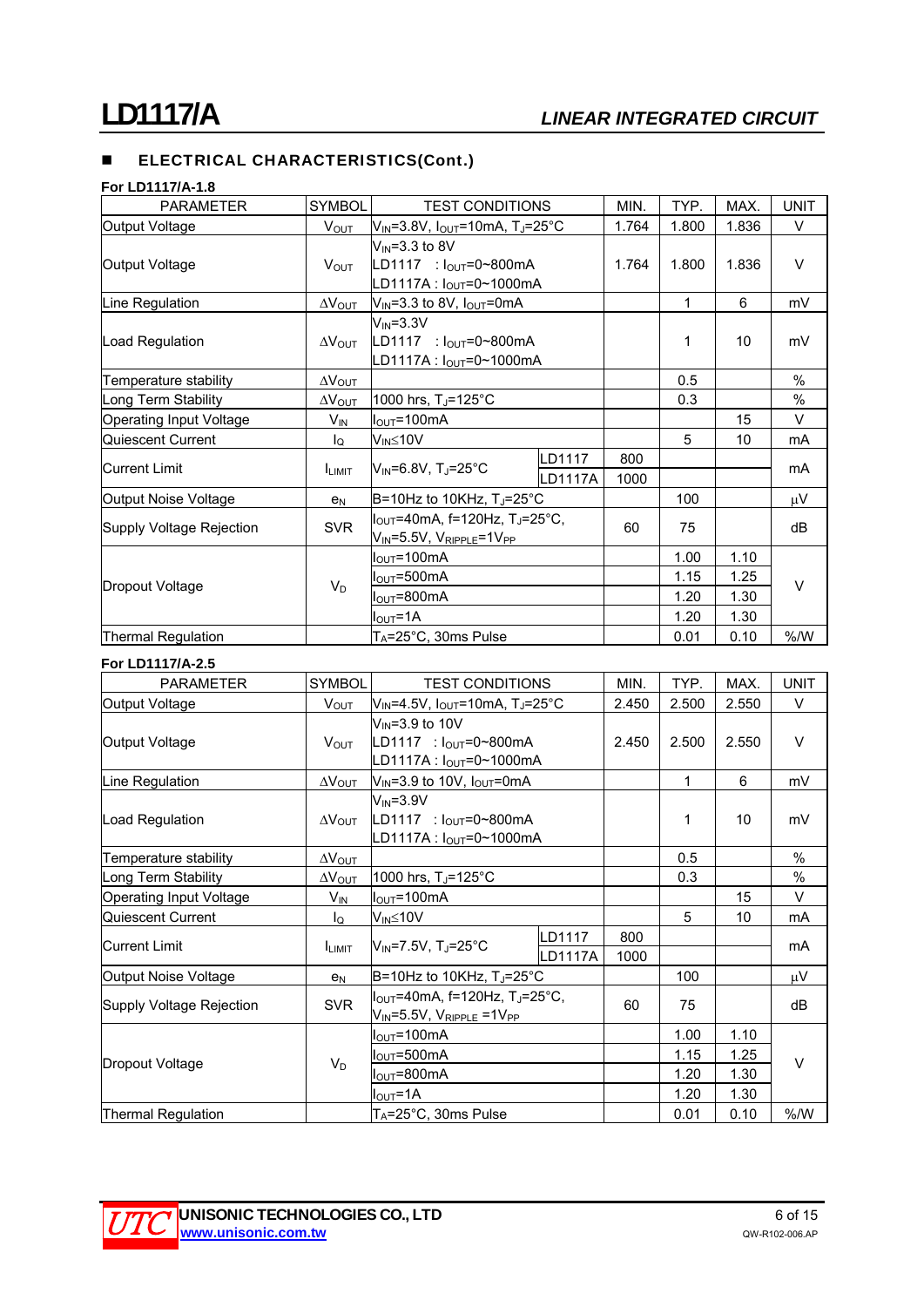#### **For LD1117/A-2.85**

| <b>PARAMETER</b>          | <b>SYMBOL</b>           | <b>TEST CONDITIONS</b>                                        |         | <b>MIN</b> | <b>TYP</b> | <b>MAX</b> | <b>UNIT</b> |
|---------------------------|-------------------------|---------------------------------------------------------------|---------|------------|------------|------------|-------------|
| Output Voltage            | $V_{\text{OUT}}$        | $V_{IN} = 4.85V$ , $I_{OUT} = 10mA$ , T <sub>J</sub> =25°C    |         | 2.793      | 2.850      | 2.907      | $\vee$      |
|                           |                         | $V_{IN} = 4.25$ to 10V                                        |         |            |            |            |             |
| Output Voltage            | $V_{\text{OUT}}$        | LD1117 : $I_{OUT} = 0 \sim 800$ mA                            |         | 2.793      | 2.850      | 2.907      | V           |
|                           |                         | LD1117A: l <sub>OUT</sub> =0~1000mA                           |         |            |            |            |             |
| Line Regulation           | $\Delta V_{\text{OUT}}$ | $V_{\text{IN}}$ =4.25 to 10V, $I_{\text{OUT}}$ =0mA           |         |            | 1          | 6          | mV          |
|                           |                         | $V_{\text{IN}}$ =4.25V                                        |         |            |            |            |             |
| Load Regulation           | $\Delta V_{\text{OUT}}$ | LD1117 : $I_{OUT} = 0 \sim 800$ mA                            |         | 1          | 10         | mV         |             |
|                           |                         | $LD1117A : IOUT=0~1000mA$                                     |         |            |            |            |             |
| Temperature stability     | $\Delta V_{\text{OUT}}$ |                                                               |         |            | 0.5        |            | $\%$        |
| Long Term Stability       | $\Delta V_{\text{OUT}}$ | 1000 hrs, $T_J = 125^{\circ}$ C                               |         | 0.3        |            | %          |             |
| Operating Input Voltage   | $V_{IN}$                | $I_{\text{OUT}} = 100 \text{mA}$                              |         |            |            | 15         | $\vee$      |
| Quiescent Current         | lo                      | $V_{IN} \leq 10V$                                             |         |            | 5          | 10         | mA          |
| <b>Current Limit</b>      |                         |                                                               | LD1117  | 800        |            |            | mA          |
|                           | <b>ILIMIT</b>           | $V_{\text{IN}}$ =7.85V, TJ=25°C                               | LD1117A | 1000       |            |            |             |
| Output Noise Voltage      | e <sub>N</sub>          | $B=10$ Hz to 10KHz, T <sub>J</sub> =25°C                      |         |            | 100        |            | μV          |
|                           | <b>SVR</b>              | $I_{\text{OUT}}$ =40mA, f=120Hz, T <sub>J</sub> =25°C,        |         | 60         |            |            | dB          |
| Supply Voltage Rejection  |                         | $V_{\text{IN}}$ =5.85V, $V_{\text{RIPPLE}}$ =1V <sub>PP</sub> |         |            | 75         |            |             |
|                           |                         | $I_{\text{OUT}}$ =100mA                                       |         |            | 1.00       | 1.10       |             |
|                           |                         | $I_{\text{OUT}} = 500 \text{mA}$                              |         |            | 1.15       | 1.25       |             |
| Dropout Voltage           | $V_D$                   | $I_{\text{OUT}} = 800 \text{mA}$                              |         |            | 1.20       | 1.30       | $\vee$      |
|                           |                         | $I_{\text{OUT}} = 1A$                                         |         |            | 1.20       | 1.30       |             |
| <b>Thermal Regulation</b> |                         | T <sub>A</sub> =25°C, 30ms Pulse                              |         |            | 0.01       | 0.10       | % /W        |

#### **For LD1117/A-3.0**

| <b>PARAMETER</b>               | <b>SYMBOL</b>                | <b>TEST CONDITIONS</b>                             |          | MIN.  | TYP.  | MAX.  | <b>UNIT</b> |
|--------------------------------|------------------------------|----------------------------------------------------|----------|-------|-------|-------|-------------|
| Output Voltage                 | V <sub>OUT</sub>             | $V_{IN}$ =5V, $I_{OUT}$ =10mA, TJ=25°C             |          | 2.940 | 3.000 | 3.060 | V           |
|                                |                              | $V_{IN} = 4.5$ to 10V                              |          |       |       |       |             |
| Output Voltage                 | V <sub>OUT</sub>             | LD1117 : $I_{OUT} = 0 \sim 800 \text{ mA}$         |          | 2.940 | 3.000 | 3.060 | $\vee$      |
|                                |                              | LD1117A: l <sub>OUT</sub> =0~1000mA                |          |       |       |       |             |
| Line Regulation                | $\Delta V_{\text{OUT}}$      | $V_{\text{IN}}$ =4.5 to 12V, $I_{\text{OUT}}$ =0mA |          |       | 1     | 6     | mV          |
|                                |                              | $V_{IN} = 4.5V$                                    |          |       |       |       |             |
| Load Regulation                | $\Delta V_{\text{OUT}}$      | LD1117 : $I_{OUT} = 0 \sim 800 \text{ mA}$         |          | 1     | 10    | mV    |             |
|                                |                              | $ LD1117A : IOUT=0~1000mA$                         |          |       |       |       |             |
| Temperature stability          | $\Delta V_{\text{OUT}}$      |                                                    |          |       | 0.5   |       | %           |
| Long Term Stability            | $\Delta V_{\underline{OUT}}$ | 1000 hrs, T <sub>J</sub> =125°C                    |          | 0.3   |       | $\%$  |             |
| <b>Operating Input Voltage</b> | $V_{IN}$                     | $I_{\text{OUT}} = 100 \text{mA}$                   |          |       |       | 15    | V           |
| Quiescent Current              | $I_{\Omega}$                 | V <sub>IN</sub> ≤15V                               |          |       | 5     | 10    | mA          |
| <b>Current Limit</b>           |                              |                                                    | LD1117   | 800   |       |       | mA          |
|                                | <b>ILIMIT</b>                | lVı <sub>№</sub> =8V, T.⊫25°C                      | ILD1117A | 1000  |       |       |             |
| Output Noise Voltage           | e <sub>N</sub>               | B=10Hz to 10KHz, $T_J = 25^\circ C$                |          |       | 100   |       | μV          |
|                                |                              | $I_{\text{OUT}}$ =40mA, f=120Hz, T, =25°C,         |          |       |       |       |             |
| Supply Voltage Rejection       | <b>SVR</b>                   | $V_{IN}$ =6V, $V_{RIPPLE}$ =1V <sub>PP</sub>       |          | 60    | 75    |       | dB          |
|                                |                              | I <sub>OUT</sub> =100mA                            |          |       | 1.00  | 1.10  |             |
|                                |                              | $I_{\text{OUT}} = 500 \text{mA}$                   |          |       | 1.15  | 1.25  |             |
| Dropout Voltage                | $V_D$                        | $I_{\text{OUT}} = 800 \text{mA}$                   |          |       | 1.20  | 1.30  | V           |
|                                |                              | $I_{\text{OUT}}$ =1A                               |          |       | 1.20  | 1.30  |             |
| Thermal Regulation             |                              | $T_A = 25^\circ \text{C}$ , 30ms Pulse             |          |       | 0.01  | 0.10  | % /W        |

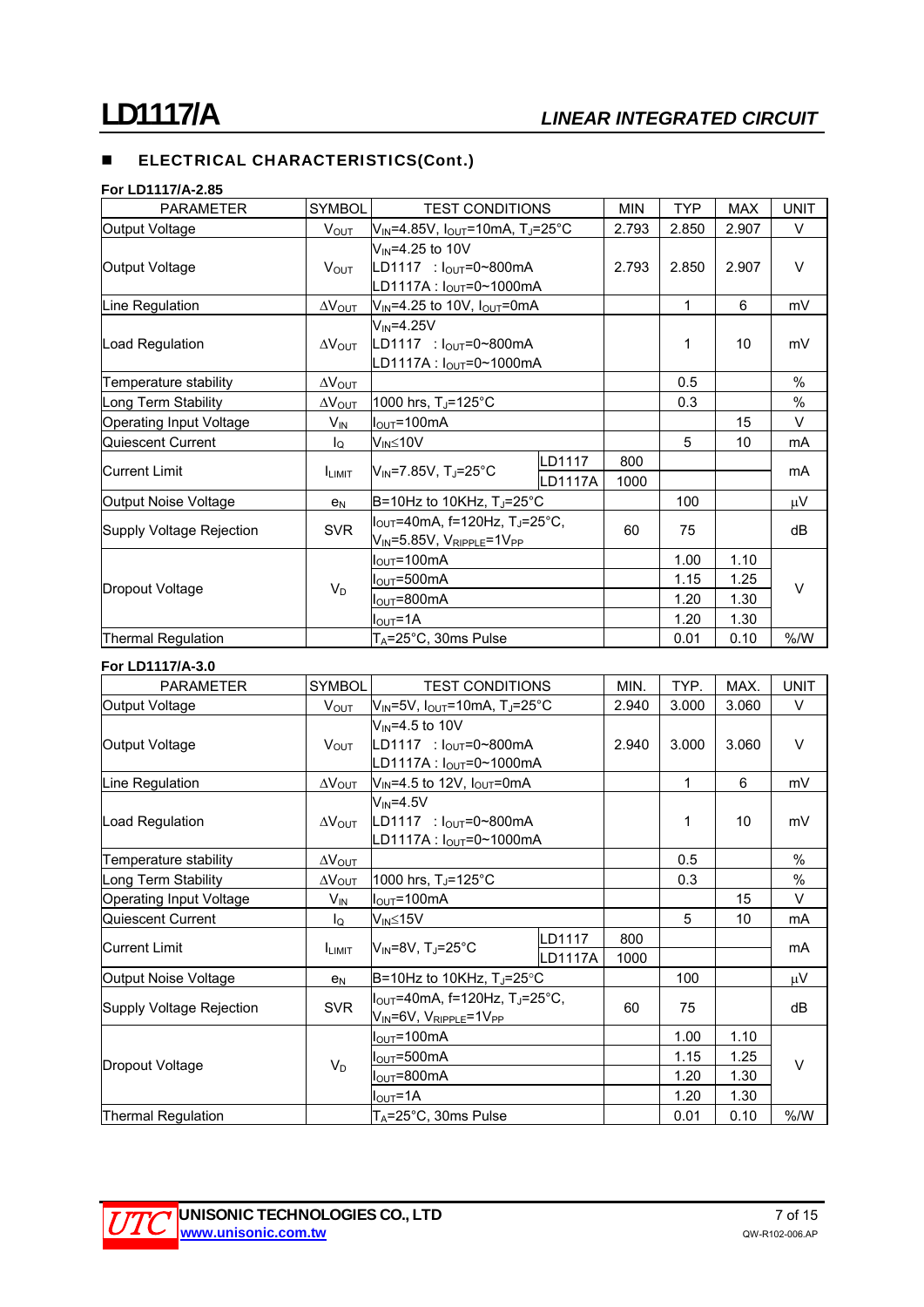#### **For LD1117/A-3.3**

| <b>PARAMETER</b>         | <b>SYMBOL</b>           | <b>TEST CONDITIONS</b>                                                                                                 |                                                                                          | MIN.        | TYP.  | MAX.            | <b>UNIT</b>   |
|--------------------------|-------------------------|------------------------------------------------------------------------------------------------------------------------|------------------------------------------------------------------------------------------|-------------|-------|-----------------|---------------|
| Output Voltage           | <b>V</b> <sub>OUT</sub> | $V_{IN} = 5.3V$ , $I_{OUT} = 10mA$ , TJ=25°C                                                                           |                                                                                          | 3.234       | 3.300 | 3.366           | $\vee$        |
| Output Voltage           | V <sub>OUT</sub>        | $V_{IN} = 4.75$ to 10V<br>LD1117 : $I_{OUT} = 0 - 800$ mA<br>LD1117A : $I_{OUT} = 0 - 1000$ mA                         |                                                                                          | 3.234       | 3.300 | 3.366           | $\vee$        |
| Line Regulation          | $\Delta V_{\text{OUT}}$ | $V_{IN} = 4.75$ to 15V, $I_{OUT} = 0$ mA                                                                               |                                                                                          |             | 1     | 6               | mV            |
| Load Regulation          | $\Delta V_{\text{OUT}}$ | $V_{IN} = 4.75V$                                                                                                       | LD1117 : $I_{\text{OUT}} = 0 \sim 800 \text{ mA}$<br>LD1117A: $I_{OUT} = 0 \sim 1000$ mA |             | 1     | 10 <sup>°</sup> | mV            |
| Temperature stability    | $\Delta V_{\text{OUT}}$ |                                                                                                                        |                                                                                          |             | 0.5   |                 | $\frac{0}{0}$ |
| Long Term Stability      | $\Delta V_{\text{OUT}}$ | 1000 hrs, T <sub>J</sub> =125°C                                                                                        |                                                                                          | 0.3         |       | %               |               |
| Operating Input Voltage  | $V_{\mathsf{IN}}$       | $I_{\text{OUT}} = 100 \text{mA}$                                                                                       |                                                                                          |             |       | 15              | $\vee$        |
| Quiescent Current        | $I_{\mathsf{Q}}$        | $V_{IN} \leq 15V$                                                                                                      |                                                                                          |             | 5     | 10              | mA            |
| <b>Current Limit</b>     | <b>LIMIT</b>            | $V_{IN} = 8.3V$ , T <sub>J</sub> =25°C                                                                                 | LD1117<br>LD1117A                                                                        | 800<br>1000 |       |                 | mA            |
| Output Noise Voltage     | e <sub>N</sub>          | B=10Hz to 10KHz, $T_J = 25^{\circ}C$                                                                                   |                                                                                          |             | 100   |                 | μV            |
| Supply Voltage Rejection | <b>SVR</b>              | $I_{\text{OUT}}$ =40mA, f=120Hz, T <sub>J</sub> =25°C,<br>$V_{\text{IN}}$ =6.3V, $V_{\text{RIPPLE}}$ =1V <sub>PP</sub> |                                                                                          | 60          | 75    |                 | dB            |
|                          |                         | I <sub>OUT</sub> =100mA                                                                                                |                                                                                          |             | 1.00  | 1.10            |               |
|                          | $V_D$                   | $I_{\text{OUT}} = 500 \text{mA}$                                                                                       |                                                                                          |             | 1.15  | 1.25            | $\vee$        |
| Dropout Voltage          |                         | $I_{\text{OUT}} = 800 \text{mA}$                                                                                       |                                                                                          |             | 1.20  | 1.30            |               |
|                          |                         | $I_{\text{OUT}} = 1A$                                                                                                  |                                                                                          |             | 1.20  | 1.30            |               |
| Thermal Regulation       |                         | $T_A = 25^\circ \text{C}$ , 30ms Pulse                                                                                 |                                                                                          |             | 0.01  | 0.10            | % /W          |

### **For LD1117/A-3.6**

| <b>PARAMETER</b>         | <b>SYMBOL</b>           | <b>TEST CONDITIONS</b>                                       |                | MIN.  | TYP.  | MAX.  | <b>UNIT</b> |
|--------------------------|-------------------------|--------------------------------------------------------------|----------------|-------|-------|-------|-------------|
| Output Voltage           | V <sub>OUT</sub>        | $V_{IN}$ =5.6V, $I_{OUT}$ =10mA, T <sub>J</sub> =25°C        |                | 3.528 | 3.600 | 3.672 | V           |
|                          |                         | $V_{IN} = 5$ to 10V                                          |                |       |       |       |             |
| Output Voltage           | V <sub>OUT</sub>        | LD1117 : $I_{OUT} = 0 \sim 800 \text{ mA}$                   |                | 3.528 | 3.600 | 3.672 | $\vee$      |
|                          |                         | $LD1117A : IOUT=0~1000mA$                                    |                |       |       |       |             |
| Line Regulation          | $\Delta V_{OUT}$        | $V_{\text{IN}}$ =5 to 15V, $I_{\text{OUT}}$ =0mA             |                |       | 1     | 6     | mV          |
|                          |                         | $V_{\text{IN}}$ =5 $V$                                       |                |       |       |       |             |
| Load Regulation          | $\Delta V_{\text{OUT}}$ | LD1117 : $I_{OUT} = 0 \sim 800 \text{ mA}$                   |                | 1     | 10    | mV    |             |
|                          |                         | LD1117A : $I_{OUT} = 0 - 1000$ mA                            |                |       |       |       |             |
| Temperature stability    | $\Delta V_{\text{OUT}}$ |                                                              |                |       | 0.5   |       | %           |
| Long Term Stability      | $\Delta V_{\text{OUT}}$ | 1000 hrs, T <sub>J</sub> =125°C                              |                | 0.3   |       | $\%$  |             |
| Operating Input Voltage  | $V_{\text{IN}}$         | $I_{\text{OUT}} = 100 \text{mA}$                             |                |       |       | 15    | $\vee$      |
| Quiescent Current        | lo                      | V <sub>IN</sub> ≤15V                                         |                |       | 5     | 10    | mA          |
| <b>Current Limit</b>     |                         |                                                              | LD1117         | 800   |       |       | mA          |
|                          | <b>ILIMIT</b>           | $V_{IN} = 8.6V$ , T <sub>J</sub> =25°C                       | <b>LD1117A</b> | 1000  |       |       |             |
| Output Noise Voltage     | e <sub>N</sub>          | B=10Hz to 10KHz, TJ=25°C                                     |                |       | 100   |       | μV          |
|                          |                         | $I_{\text{OUT}}$ =40mA, f=120Hz, T <sub>J</sub> =25°C,       |                |       |       |       |             |
| Supply Voltage Rejection | <b>SVR</b>              | $V_{\text{IN}}$ =6.6V, $V_{\text{RIPPLE}}$ =1V <sub>PP</sub> |                | 60    | 75    |       | dB          |
|                          |                         | $I_{\text{OUT}}$ =100mA                                      |                |       | 1.00  | 1.10  |             |
|                          |                         | $I_{\text{OUT}} = 500 \text{mA}$                             |                |       | 1.15  | 1.25  |             |
| Dropout Voltage          | $V_D$                   | $I_{\text{OUT}} = 800 \text{mA}$                             |                |       | 1.20  | 1.30  | $\vee$      |
|                          |                         | $I_{\text{OUT}} = 1A$                                        |                |       | 1.20  | 1.30  |             |
| Thermal Regulation       |                         | TA=25°C, 30ms Pulse                                          |                |       | 0.01  | 0.10  | % /W        |

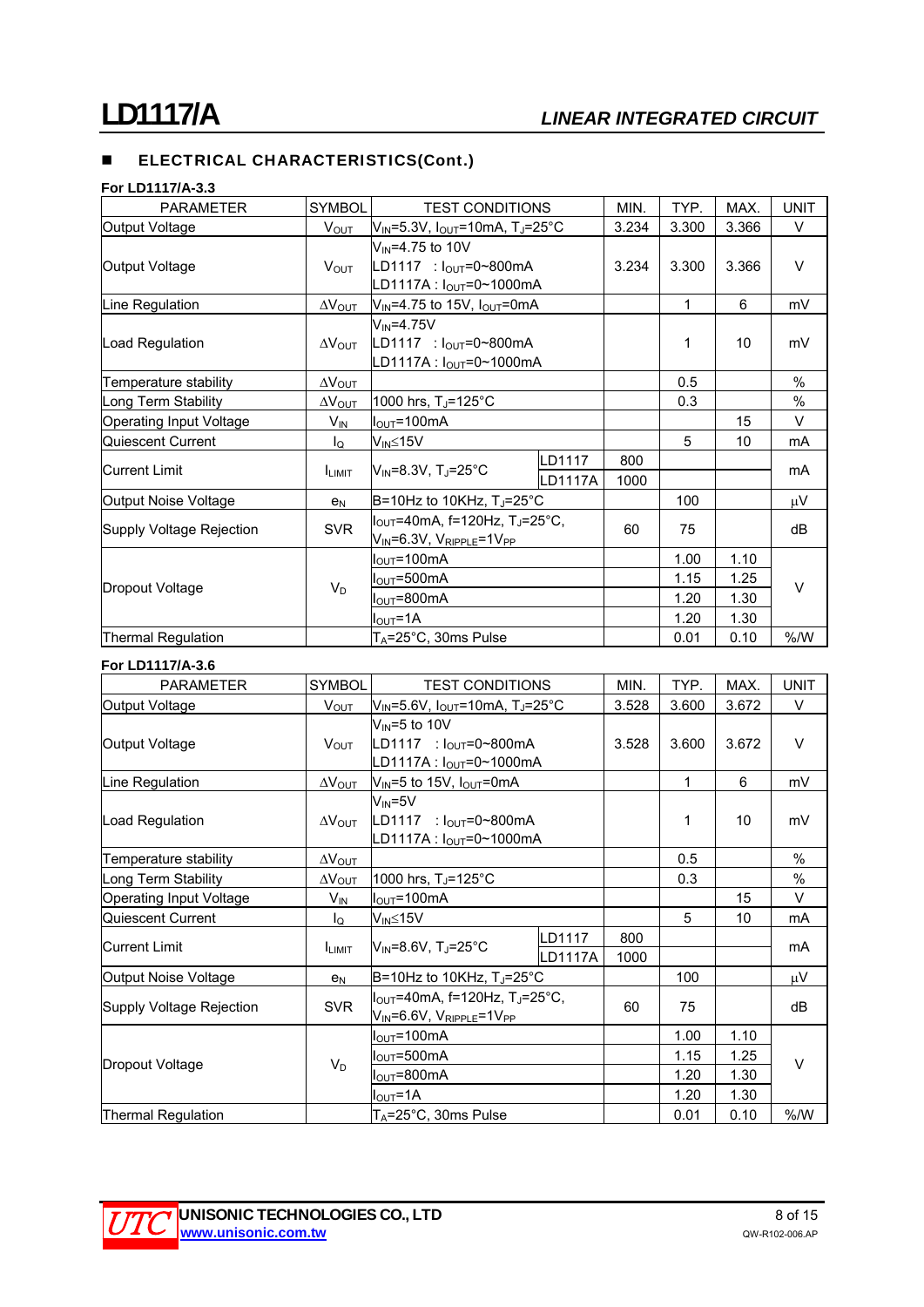### **For LD1117/A-5.0**

| <b>PARAMETER</b>                 | <b>SYMBOL</b>           | <b>TEST CONDITIONS</b>                                                                                               | MIN.     | TYP.  | MAX.  | <b>UNIT</b> |      |
|----------------------------------|-------------------------|----------------------------------------------------------------------------------------------------------------------|----------|-------|-------|-------------|------|
| Output Voltage                   | V <sub>OUT</sub>        | $V_{IN}$ =7V, $I_{OUT}$ =10mA, TJ=25°C                                                                               | 4.900    | 5.000 | 5.100 | $\vee$      |      |
|                                  | <b>V</b> <sub>OUT</sub> | $V_{IN}$ =6.5 to 15V                                                                                                 |          |       |       |             |      |
| Output Voltage                   |                         | $ LD1117 : IOUT=0~800mA$                                                                                             |          | 4.900 | 5.000 | 5.100       | V    |
|                                  |                         | LD1117A: lout=0~1.0A                                                                                                 |          |       |       |             |      |
| Line Regulation                  | $\Delta V_{\text{OUT}}$ | $V_{\text{IN}}$ =6.5 to 15V, $I_{\text{OUT}}$ =0mA                                                                   |          | 1     | 10    | mV          |      |
| Load Regulation                  | $\Delta V_{\text{OUT}}$ | $V_{IN} = 6.5V$                                                                                                      |          |       |       |             |      |
|                                  |                         | LD1117 : $I_{\text{OUT}} = 0 \sim 800 \text{ mA}$                                                                    |          |       | 1     | 15          | mV   |
|                                  |                         | LD1117A : l <sub>OUT</sub> =0~1000mA                                                                                 |          |       |       |             |      |
| Temperature stability            | $\Delta V_{\text{OUT}}$ |                                                                                                                      |          |       | 0.5   |             | %    |
| Long Term Stability              | $\Delta V_{\text{OUT}}$ | 1000 hrs, T <sub>J</sub> =125°C                                                                                      |          | 0.3   |       | %           |      |
| Operating Input Voltage          | $V_{\text{IN}}$         | $I_{\text{OUT}} = 100 \text{mA}$                                                                                     |          |       |       | 15          | V    |
| Quiescent Current                | lo                      | $V_{IN} \leq 15V$                                                                                                    |          |       | 5     | 10          | mA   |
| Current Limit                    | <b>ILIMIT</b>           | $V_{\text{IN}}$ =10V, T <sub>J</sub> =25°C                                                                           | LD1117   | 800   |       |             | mA   |
|                                  |                         |                                                                                                                      | lLD1117A | 1000  |       |             |      |
| Output Noise Voltage             | e <sub>N</sub>          | B=10Hz to 10KHz, TJ=25°C                                                                                             |          |       | 100   |             | μV   |
| Supply Voltage Rejection         | <b>SVR</b>              | $I_{\text{OUT}}$ =40mA, f=120Hz, T <sub>J</sub> =25°C,<br>$V_{\text{IN}}$ =8V, $V_{\text{RIPPLE}}$ =1V <sub>PP</sub> |          | 60    | 75    |             | dB   |
|                                  |                         |                                                                                                                      |          |       |       |             |      |
| $I_{\text{OUT}} = 500 \text{mA}$ |                         |                                                                                                                      | 1.15     | 1.25  |       |             |      |
| $I_{\text{OUT}} = 800 \text{mA}$ |                         |                                                                                                                      | 1.20     | 1.30  |       |             |      |
| $I_{\text{OUT}} = 1A$            |                         |                                                                                                                      | 1.20     | 1.30  |       |             |      |
| Thermal Regulation               |                         | $T_A = 25^\circ \text{C}$ , 30ms Pulse                                                                               |          |       | 0.01  | 0.10        | % /W |

### **For LD1117/A-ADJ**

| <b>PARAMETER</b>                | <b>SYMBOL</b>           | <b>TEST CONDITIONS</b>                                                                                                 | <b>MIN</b>               | <b>TYP</b>  | <b>MAX</b> | <b>UNIT</b> |        |
|---------------------------------|-------------------------|------------------------------------------------------------------------------------------------------------------------|--------------------------|-------------|------------|-------------|--------|
| Reference Voltage               | $V_{REF}$               | $V_{IN}$ -V <sub>OUT</sub> =2V, $I_{OUT}$ =10mA, T <sub>J</sub> =25°C                                                  | 1.225                    | 1.25        | 1.275      | V           |        |
| Reference Voltage               | $V_{REF}$               | $V_{IN}$ - $V_{OUT}$ =1.4 to 10V<br>$LD1117 : IOUT=10~800mA$<br>LD1117A: l <sub>OUT</sub> =10~1000mA                   | 1.225                    | 1.25        | 1.275      | $\vee$      |        |
| Line Regulation                 | $\Delta V_{\text{OUT}}$ | $V_{IN}$ - $V_{OUT}$ =1.5 to 13.75V, $I_{OUT}$ =10mA                                                                   |                          | 0.035       | 0.2        | $\%$        |        |
| Load Regulation                 | $\Delta V_{\rm OUT}$    | $V_{IN}$ - $V_{OUIT}$ =3V<br>LD1117 : $I_{OUT} = 10~800mA$<br>LD1117A: l <sub>OUT</sub> =10~1000mA                     |                          |             | 0.1        | 0.4         | $\%$   |
| Temperature stability           | $\Delta V_{\text{OUT}}$ |                                                                                                                        |                          |             | 0.50       |             | $\%$   |
| Long Term Stability             | $\Delta V_{\text{OUT}}$ | 1000 hrs, T <sub>J</sub> =125°C                                                                                        |                          |             | 0.3        |             | %      |
| Operating Input Voltage         | V <sub>IN</sub>         |                                                                                                                        |                          |             |            | 15          | $\vee$ |
| Adjustment Pin Current          | l <sub>ADJ</sub>        | $V_{IN} \leq 15V$                                                                                                      |                          |             | 60         | 120         | μA     |
| Adjustment Pin Current Change   | $\Delta I_{\text{ADJ}}$ | $V_{IN}$ - $V_{OUT}$ =1.4 to 10V,<br>LD1117 : $I_{\text{OUT}}$ =10 ~ 800mA<br> LD1117A : I <sub>O∪T</sub> =10 ~ 1000mA |                          |             | 1          | 5           | μA     |
| Minimum Load Current            | $I_{O(MIN)}$            | $V_{IN} = 15V$                                                                                                         |                          |             | 2          | 5           | mA     |
| <b>Current Limit</b>            | <b>LIMIT</b>            | $V_{IN}$ - $V_{OUT}$ =5V, Tu=25°C                                                                                      | LD1117<br><b>LD1117A</b> | 800<br>1000 |            |             | mA     |
| Output Noise (%V <sub>o</sub> ) | e <sub>N</sub>          | B=10Hz to 10KHz, TJ=25°C                                                                                               |                          |             | 0.003      |             | $\%$   |
| Supply Voltage Rejection        | <b>SVR</b>              | $I_{\text{OUT}}$ =40mA, f=120Hz, T <sub>J</sub> =25°C,<br>VIN-VOUT=3V, VRIPPLE=1VPP                                    |                          | 60          | 75         |             | dВ     |
| Dropout Voltage                 | $V_D$                   | $I_{\text{OUT}} = 100 \text{mA}$                                                                                       |                          |             | 1.00       | 1.10        | $\vee$ |
|                                 |                         | $I_{\text{OUT}}$ =500mA                                                                                                |                          |             | 1.15       | 1.25        |        |
|                                 |                         | $I_{\text{OUT}}$ =800mA                                                                                                |                          |             | 1.20       | 1.30        |        |
|                                 |                         | $I_{\text{OUT}}$ =1A                                                                                                   |                          |             | 1.20       | 1.30        |        |
| Thermal Regulation              |                         | TA=25°C, 30ms Pulse                                                                                                    |                          |             | 0.01       | 0.10        | % /W   |

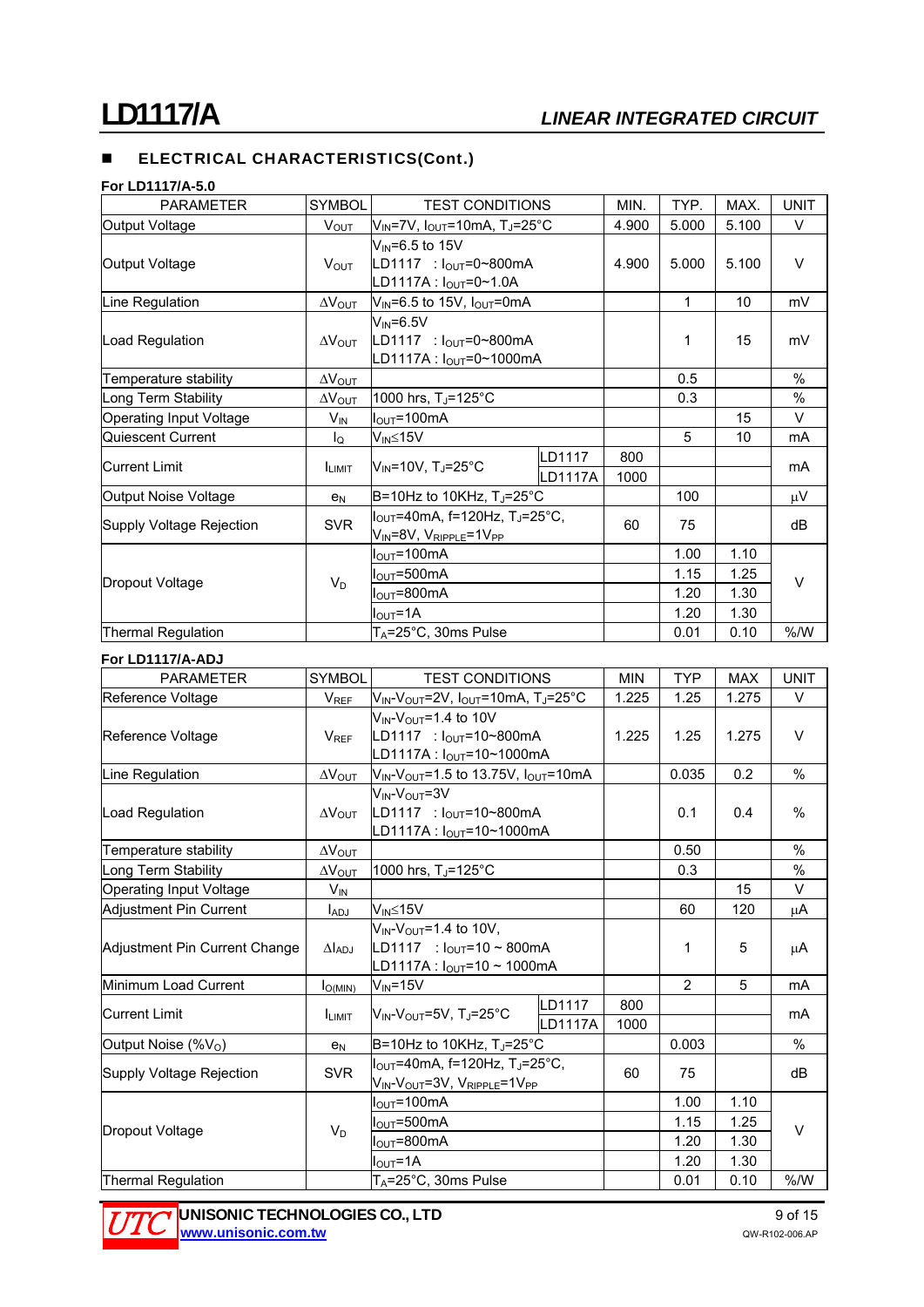# TYPICAL APPLICATIONS



Fig.1 Tyncal Application Circuit



Fig.2 Tyncal Application Circuit (FOR MLCC)



Fig.3 Negative Supply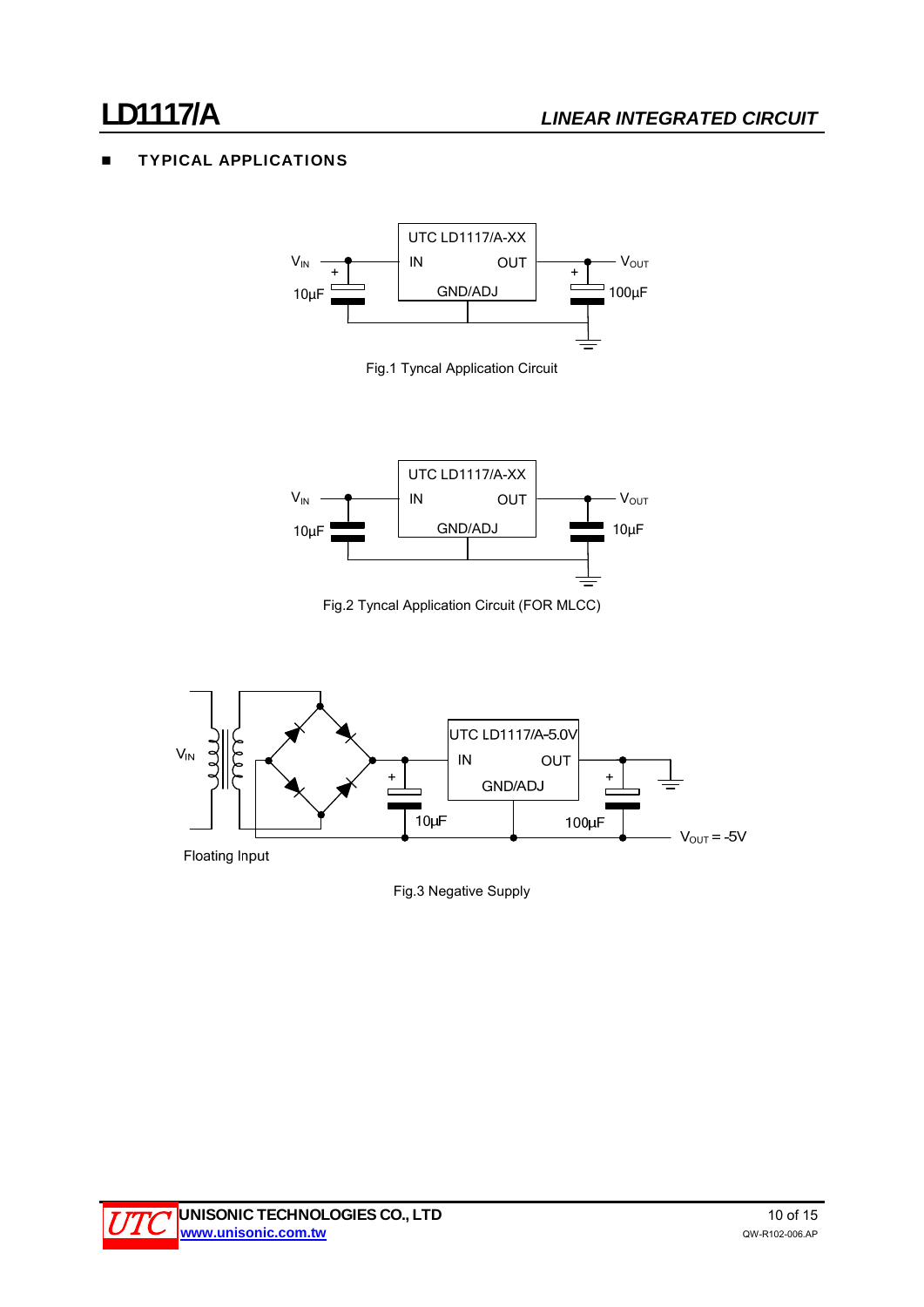# **TYPICAL APPLICATIONS(Cont.)**







Fig.5 Circuit for Increasing Output Voltage

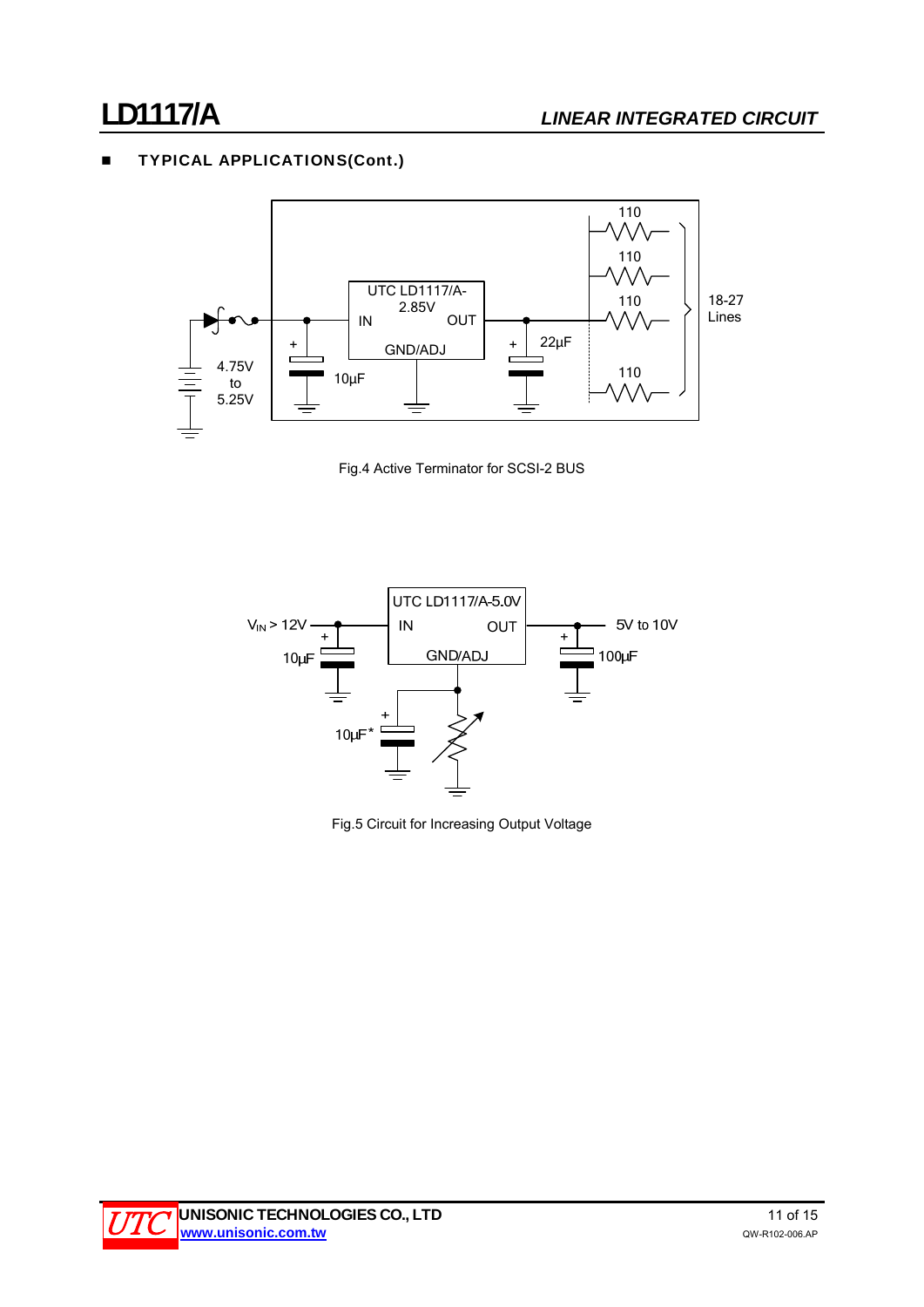## APPLICATION NOTE of LD1117/A ADJUSTABLE

The LD1117/A adjustable has a reference voltage of between the OUT and ADJ/GND pins. I<sub>ADJ</sub> is 60µA typ. (120 $\mu$ A max.) and  $\Delta I_{ADJ}$  is 1 $\mu$ A typ. (5 $\mu$ A max.).

R<sub>1</sub> is normally fixed to 120Ω.

From figure 6 we obtain:

 $V_{\text{OUT}}=V_{\text{REF}}+R_2(I_{\text{ADJ}}+I_{\text{R1}})=V_{\text{REF}}+R_2(I_{\text{ADJ}}+V_{\text{REF}}/R_1)=V_{\text{REF}}(1+R_2/R_1)+R_2 \times I_{\text{ADJ}}.$ 

Usually R<sub>2</sub> value is in the range of few KΩ, so the R<sub>2</sub> X I<sub>ADJ</sub> product could be neglected; then the above expression becomes:  $V_{\text{OUT}}=V_{\text{REF}}(1+R_{2}/R_{1})$ 

For better load regulation, realize a good Kelvin connection of  $R_1$  and  $R_2$  is important. Particularly  $R_1$ connection must be realized very close to OUT and ADJ/GND pin, while  $R_2$  ground connection must be placed as near as possible to the negative Load pin. Ripple rejection can be improved by introducing a 10µF electrolytic capacitor placed in parallel to the  $R_2$  resistor (See Fig. 8)



Fig.6 Adjustable Output Voltage Application Circuit



Fig.7 Adjustable Output Voltage Application Circuit (FOR MLCC)



Fig.8 Adjustable Output Voltage Application with improved Ripple Rejection.

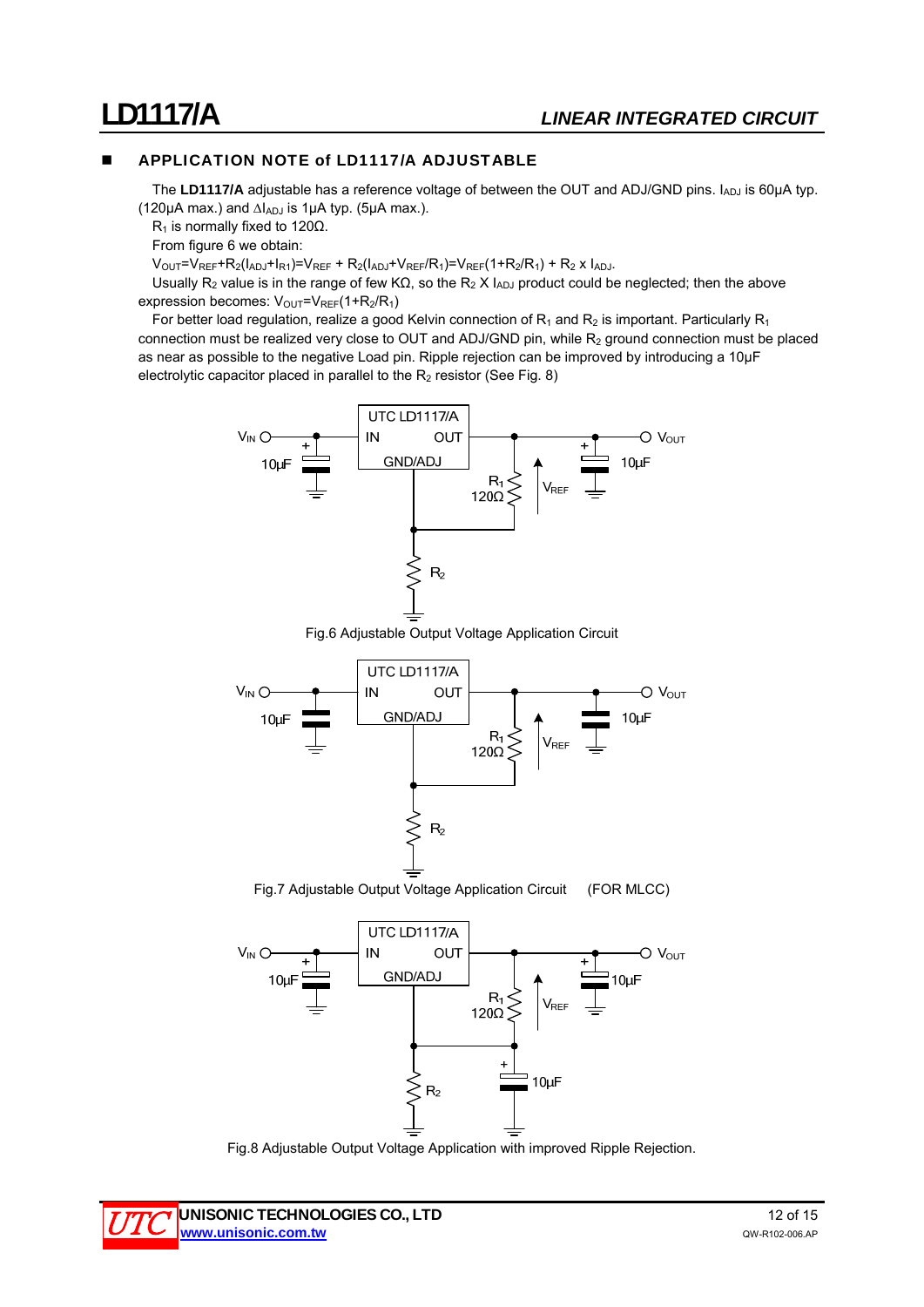# **LD1117/A** *LINEAR INTEGRATED CIRCUIT*

### TYPICAL CHARACTERISTICS

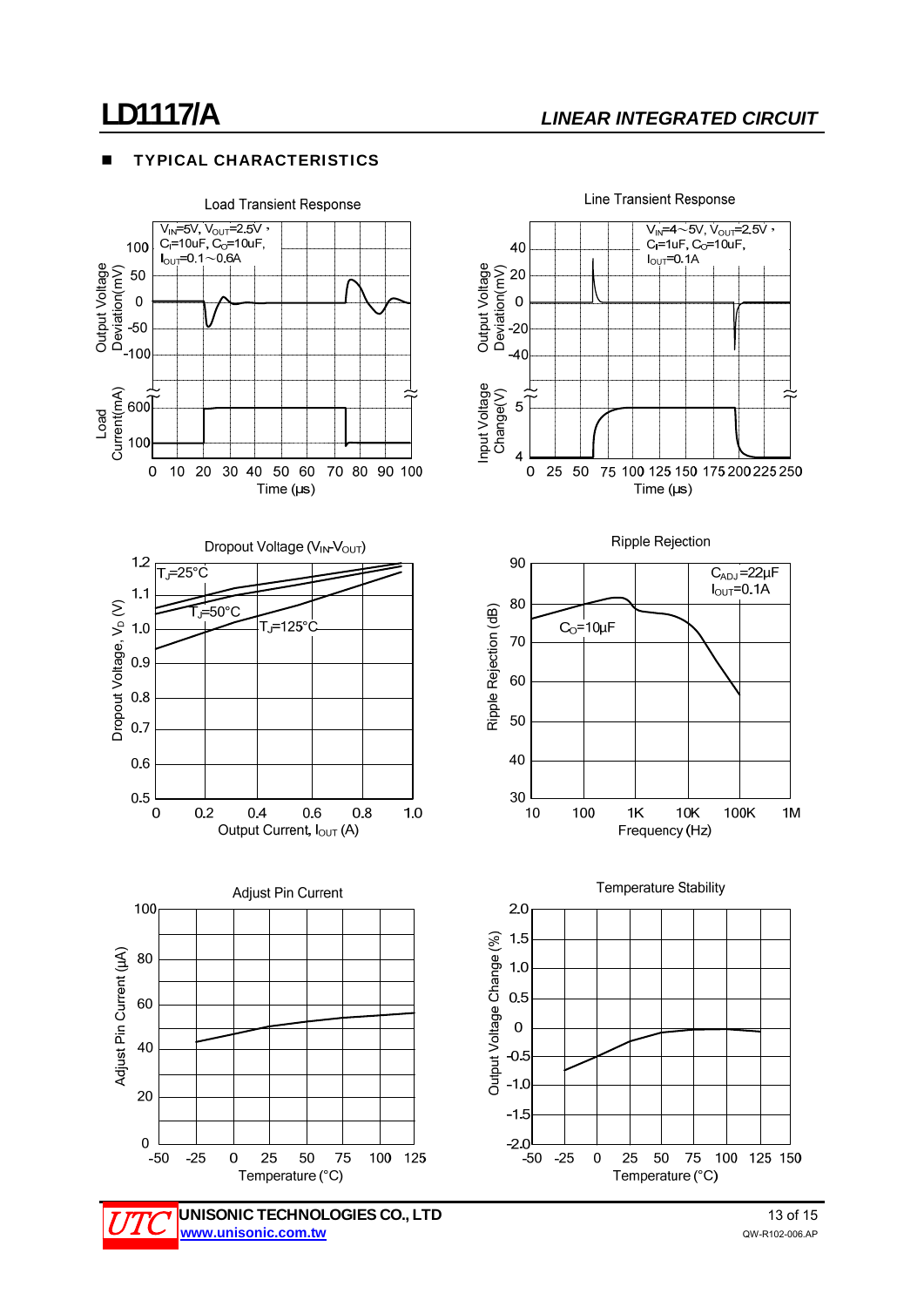# **LD1117/A** *LINEAR INTEGRATED CIRCUIT*

### TYPICAL CHARACTERISTICS(Cont.)





Junction Temperature, T<sub>J</sub>(°C)